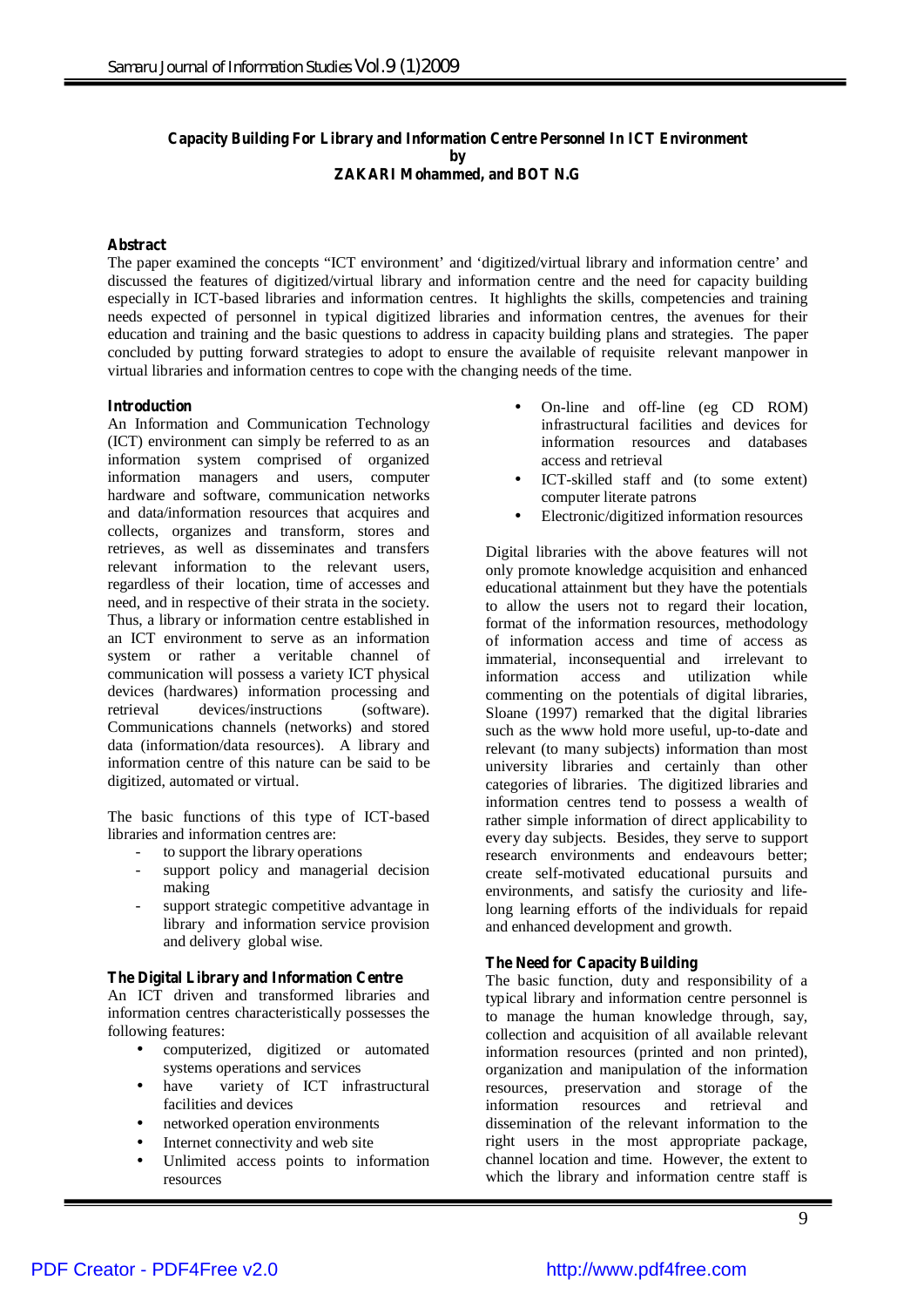able and capable of performing his/her duties and responsibility effectively and efficiently will be a function of several factors which include the acquisition of relevant skills, experiences, ideas education and training. Hence, the need for human capacity building in not only ICT-based library and information centre and environment but rather in all types of libraries, organizations and institutions.

The concept 'capacity building' also referred to as 'manpower development', 'human resource<br>development', 'staff development', and 'staff development', and 'personnel development' can be conceived as any conscious and deliberate effort, endeavour, facility and opportunity provided to the employees of an organization, establishment and outfit irrespective of their status to improve their skills, attitude, behaviour, experience, ideas knowledge, education and information acquisition with the view to enhance their performance and productivity for ensuring optimal success in achieving the overall objectives, goals, mission and aspirations of both the employer and the employee. Naturally, beside the availability of funds, information, technology and other relevant material infrastructure and resources in an organization, human resources is needed to activate, coordinate, manage all the factors of production and the functions, operations systems and activities of the organization to survive and succeed in achieving its specific and overall objectives, goals and mission.

The quality of the staff in an organization will be a sine qua non to the extent to which it will achieve its objectives, goals and mission. Mohammed (2003) observed that the personnel in the 21`st century organizations and establishment, of which libraries and information centres are one, need more education, training, knowledge, skills, ideas, experiences, information and enlightenment now more than ever before in order to cope with the challenges of the time. He added that, the personnel who continue to improve in their knowledge, experience, education, information ideas and skills acquisition as well as grow positively in their attitudes, behaviours, performance and productivity in their work place, will eventually make a better employees with stronger feeling of self satisfaction and fulfillment about their work and assurance of ensuring the achievement of the objectives, goals and mission of their employers and of themselves. Diejomorah (1987) sees human resource training as the process which leads to the formation of values and attitudes, the development of the skills and the knowledge of a people, thereby contributing to the enhancement of an improvement in the quality of a nation's human resources of which a nation ultimately depends. Hence, the libraries and information centres in Nigeria and particularly the

digitized ones cannot overlook the development, education and training of their personnel if they really want to survive and succeed in the competitive changing world environment, needs, and expectations. Else, they will dearly pay the price of not having effective and efficient labour force that will cope with the competitions and continuing changes occurring in the technological, socio-economic, cultural and global politics of the 21<sup>st</sup> century where globalization syndrome is the order of the day.

# **Capacity Building for ICT based Libraries and Information Centres**

The ICT-based libraries can be referred to as electronic library, virtual reality, digital library, community library, library without walls, the library of the future, etc. However, for simplicity, virtual library can be conceived as an organized collection of documented information resources not limited by physical structure and printed format but also including electronically stored information and information resources accessed physically and remotely irrespective of the time and the location of the user and /or the information resource with the assistance of the ICTs. A typical virtual library has no limit to its size, content, the nature of physical(tangible )and/or electronic information resource (intangible), and the type of user, time of access, and the need for and nature of use. By and large, it aims at promoting information access and sharing rather than ownership of the information resources per se, as they can easily be accessed irrespective of their location and ownership world wide using the ICTs.

The introduction of virtual libraries or the eventual conversion of the conventional libraries in the nation's educational institutions and indeed in other administrative set up into digitalized libraries should be seen as an attempt to ensure:

- The provision of opportunities to access and utilize information resources regardless of the location; time, nature of and need for the use; the location of the user; and format of the information resource.
- The Up-date of the collection of the libraries and increase their potentials to cope with the varying and increasing demands for their use.
- The availability of a platform for information sharing, dissemination and delivery around the libraries within and outside the country<br>The creation of awa

of awareness for promoting 'invisible college' activities and dissemination of research output as well as sharing of knowledge, experiences and skills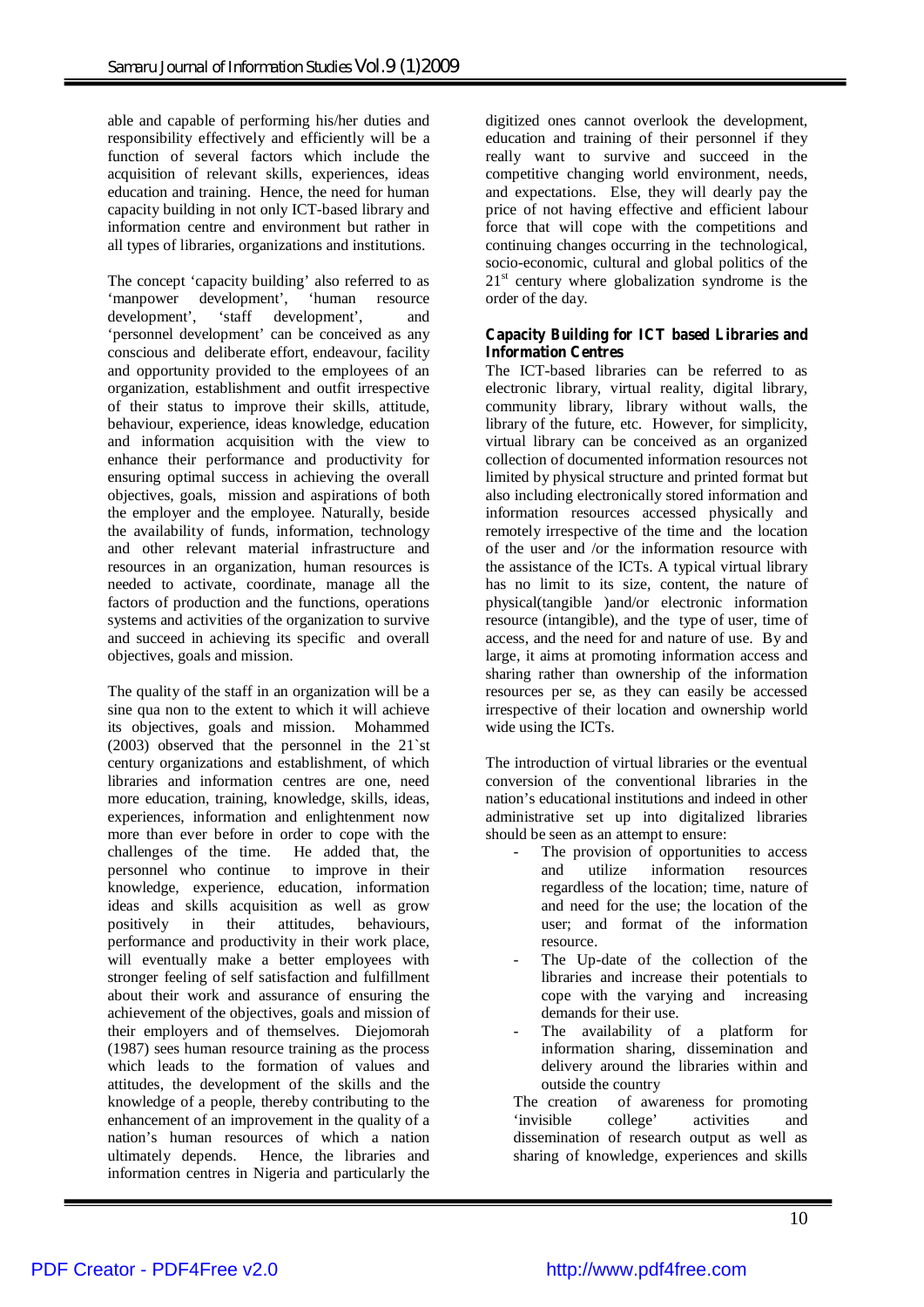among academic colleagues to boost academic activities

- Effective means of preserving information resources in the libraries for existing and future use, as well as ease weeding of the collection to ensure relevance.
- Promotion of qualitative education in the face of quantitative demands for it and decline in funding potentials to support the education systems/institutions.

In the contemporary knowledge age, it could be said that the provision of information service could emanate from 2 types of libraries. These are:

- (a) The conventional libraries stocked with physical (tangible) information resources. They could be either manually driven or automated to facilitate information/knowledge retrieval, dissemination, delivery and access. However, they may not assume the status of virtual libraries in the true sense of it.
- (b) The contemporary(virtual/digitalized) libraries whose information resources are basically intangible and are usually stored in computer system and computer readable formats and forms to allow for easy manipulations, retrieval, access and delivery regardless of the location of the user and the library with the assistance of ICTs.

The common feature between the conventional and contemporary types of libraries is the automation of their systems. Whereas, the dividing factor between them is the fact that while the conventional one allows the removal of the information resources from the shelves for use wherever and later returned, the contemporary one allows for the copying of the information resources to the user's computer, downloaded to a reading device or stored in the user's personal digital library, etc (having met the copyright obligations) leaving the original resource intact in the library systems. Thus, these complexities suggest the need for the training and re-training of the library and information workers to cope with the exigencies of the time. This call is even more pertinent when the technical skills for sourcing, and processing the knowledge assets, delivery and services as well as for handling the ICTs and other infrastructure are put into consideration.

On the other hand, the emergence and sustenance of the virtual library has been made possible with the advent of new ICTs such as the Smart Cards, object and image databases, videophone, copyright tracking and management systems/facilities, video streaming technologies, the Internet, the Intranet, and other forms of virtual reality technologies,

services and resources such as the e-books, ejournals, e-mail, e-commerce and e-banking. The success of virtual library services is therefore not only hinged on the available knowledge resources and technology but also on the staff/personnel expertise, (know-how) time and dedication.

The fore goings point to the fact that the past and existing role of the library and information workers, particularly the librarians, has to change from the traditional information/knowledge seekers and providers to information and knowledge coordinators, gateway and/or connectors with the needed information and knowledge. This implies that their ICT skills and technical know-how need to be greatly enhanced to cope with the needs of the day.

Some vital questions need to be addressed in any attempt for capacity building for virtual library information centre systems and services. Such questions include:

- What are the virtual library community needs?
- What type of ICTs need to be used or acquired for the virtual library?
- Who are the users of the virtual library?
- What type of services should be provided by the virtual library
- Which existing information services need to be modified or changed?
- What modifications or changes need to be made in the staff pattern and system architecture of the existing information system and services?
- To what extent is the new information system expected to affect the existing information use, access, and delivery?

The above questions point to the new perceived roles of the librarians to ensure the effectiveness and efficiency of the emerging virtual library meet the existing and anticipated varying needs of the virtual library community.

Some of the technical know-how and know-why as well as other relevant skills, expected of the **'new improved'** library and information workers for the virtual library and information centre systems and services include:

- Domain name registration
- Web publishing
- Web sight administration and maintenance
- Web sight design and web hosting
- Network systems administration and maintenance
- Bibliographic and full-text databases management
- CD-ROM technology application and management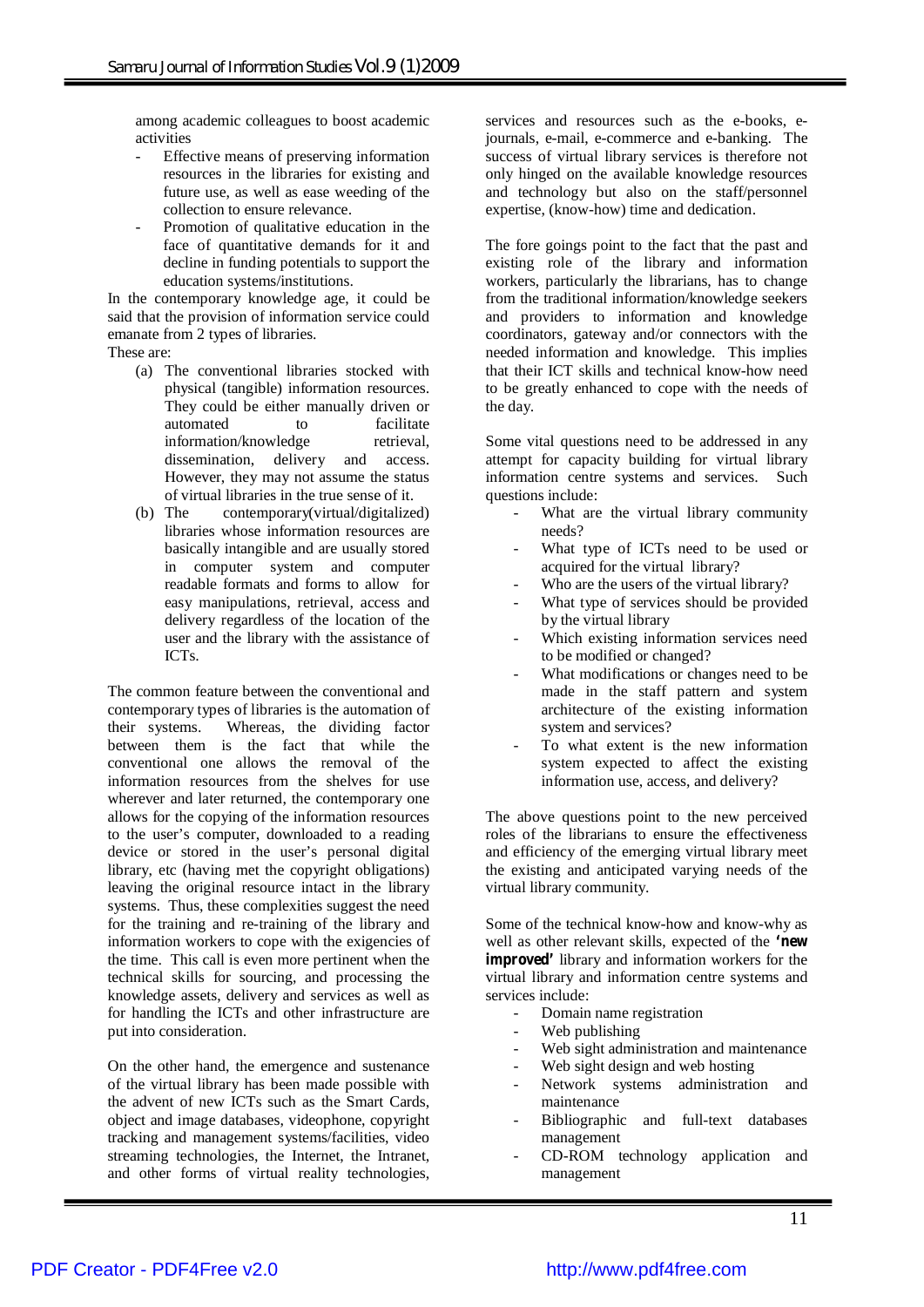- Management Information System
- Database construction, management and maintenance
- Knowledge management
- Communication and inter personal relations
- Reference and information services
- Marketing an public relation

Some of the ICT training needs for the virtual library and information centre personnel include:

- Ward processing and desk top publishing
- Computer programming
- Computer application packages
- Library application software packages
- Computer operation systems and operations software packages
- Internet browsing and on-line search strategies and techniques
- Computer appreciation and maintenance
- Database construction design and maintenance
- Systems analysis and design
- Presentation packages.

All categories of library and information workers marshaled for virtual library systems and services need to be educated, trained and retrained to conform with their new duties and responsibilities which include ability to:

- Digitize the library systems, operations and services
- Perform literature search in the Internet, text message (such as e-mail) and web browsing
- Print down loaded documents from the Net, from CD ROM databases and from other networked environments
- Design, create and maintain portals (gateways) and websites and pages
- Promote library activities globally through the Net, and dedicated websites
- Organize for easy retrieval, access and use all forms of electronic documents.

Some of the avenues readily available for capacity building in a typical information/knowledge centre include:

- full-time training programme in recognized educational institution<br>part-time training program
- programme in recognized educational institution
- on-the-job training especially within the establishment
- short-time training programme in specific area of interest to the success of the organization
- in-service training programme with all the accompanying financial and material benefits to the trainee
- self-sponsored training endeavour by the trainee especially for personal improvement in an area of interest<br>conference, seminar and workshop
- conference, seminar attendance
- correspondence course of programme registration

The choice of which type of training programme should the library and information workers attend or benefit from will largely depend upon several factors in the organization which include:

- the human resource development policy
- the existing and anticipated skills and knowledge required of the staff
- the financial and material support available
- the existing avenues available for staff development
- the cost of the training programme in view
- the type of staff currently available in the systems/organisation.

What is however needed and necessary to facilitate capacity building for the emerging virtual library systems and services is the re-organization, restructuring and rejuvenation of the courses ,content and programmes of the library and information science schools and similar others to provide the much needed training and retraining to ensure the availability of the right crop of personnel that will cope with the challenges of Knowledge Management age.

## **Concluding Remarks**

Definitely, the emergence of the virtual library has brought with it new challenges and expectations which require the education, training and retraining of the existing library and information workers. Unfortunately, a majority of the existing library and information workers trained and educated in Nigeria before the mid 1990s lack the requisite ICT practical application skills, and the technical know-how and know-why principally due to the impoverished equipping of the library and information science schools as well as the shortages of experience and trained staff. The situation is compounded by the availability of the same situations in a majority of the libraries and information centre in the country even in the threshold of the  $21<sup>st</sup>$  century (Mohammed: 2002:15). Certainty, this ugly situation will not augur well for the success and advancement of virtual library systems and services in Nigeria. What is therefore urgently needed is the deliberate effort by the relevant authorities, organizations